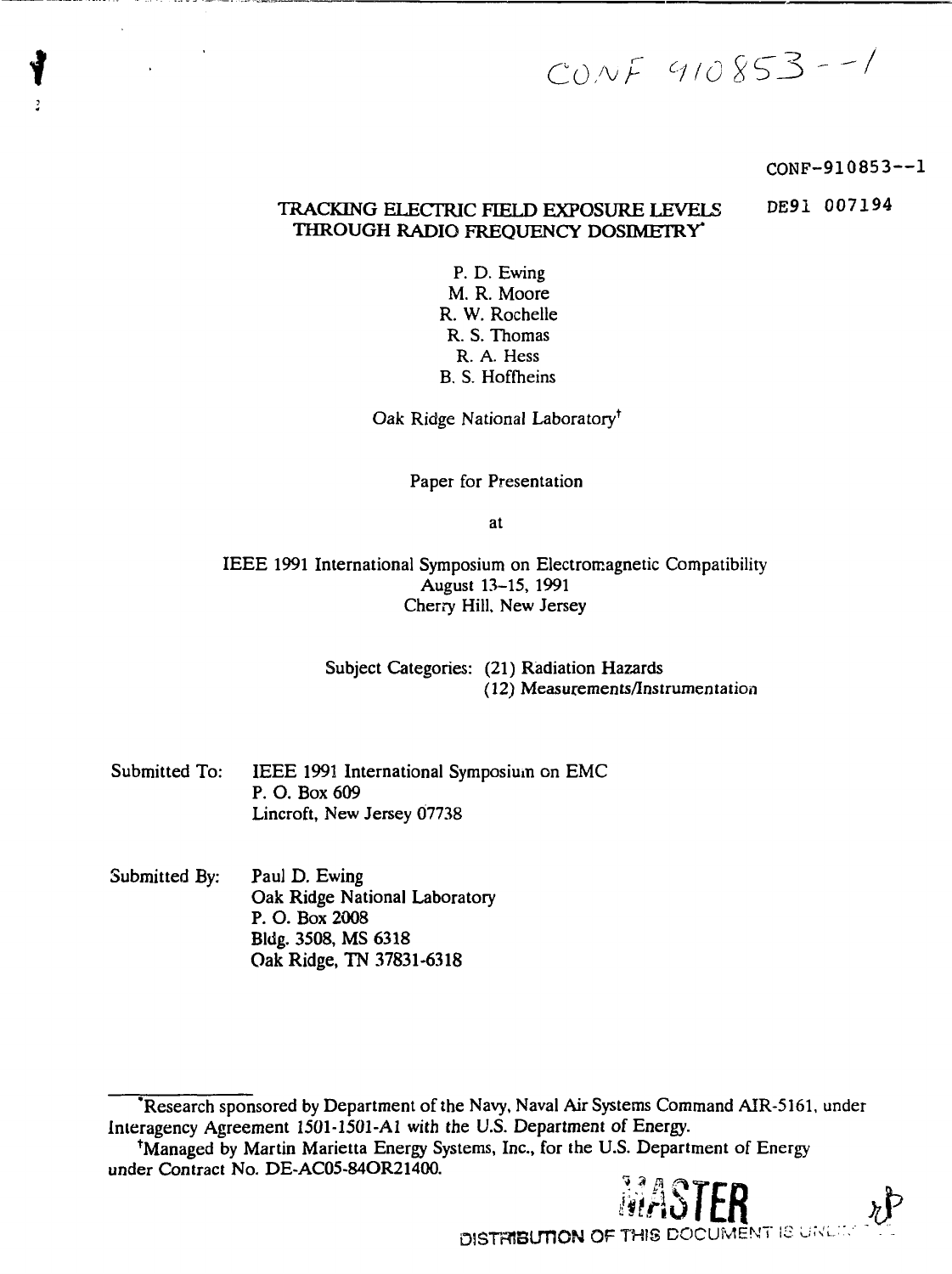### TRACKING ELECTRIC FIELD EXPOSURE LEVELS THROUGH RADIO FREQUENCY DOSIMETRY"

P. D. Ewing, M. R. Moore, R. W. Rochelle, R. S. Thomas, R. A. Hess, and B. S. Hoffheins

> Oak Ridge National Laboratory\* P. 0. Box 2008 Oak Ridge, Tennessee 37831-6007

#### ABSTRACT

The radio-frequency (rf) dosimeter developed by the Oat Ridge National Laboratory is a portable, pocket-sized cumulative-dose recording device designed to detect and record the strengths and durations of electric fields present in the work areas of naval vessels. The device measures an integrated dose and records the electric fields that exceed the permissible levels set by the American National Standards Institute. Features of the rf dosimeter include a frequency range of 30 MHz to 10 GHz and a three-dimensional sensor. Data obtained with the rf dosimeter will be used to determine the ambient field-strength profile for shipboard personnel over an extended time. Readings are acquired and averaged over a 6-min period corresponding to the rise time of the core body temperature. These values are stored for  $u$ <sup>2</sup> to 6 months, after which the data are transferred to a computer via the dosimeter's serial port. The rf dosimeter should increase knowledge of the levels of electric fields to which individuals are exposed.

# 1. **INTRODUCTION**

in an effort to assess the radio-frequency (rf) electric fields present on the decks of naval vessels and their long-term effects on shipboard personnel, a portable, pocket-sized rf dosimeter with cumulative-dose recording capabilities was proposed. The major objective of the proposed rf dosimeter was to develop an instrument capable of quantizing the level and duration of electric fields present in the work areas of shipboard personnel. Readings from the rf dosimeter can be compared to the permissible American National Standards Institute (ANSI) power-density levels and can be used to produce a profile of the wearer over a specified time. The ANSIderived permissible exposure limits are shown in Fig. 1.



Fig. 1. American National Standards Institute-derived **equivalent permissible exposure limits.**

Research sponsored by Department of the Navy, Naval Air Systems Command AIR-5161 under Interagency Agreement 15O1-15O1-A1 with the U.S. Department of Energy.

'Managed by Martin Marietta Energy Systems, Inc., for the U.S. Department of Energy under Contract No. DE-AC05-84OR21400.

The proposed specifications for the rf dosimeter included a sensitivity range of 1 to 1000 mW/cm<sup>2</sup>, an audible alarm for fields  $> 8$  mW/cm<sup>2</sup>, integration of dosage for later readout, autoranging capability, and possibly self-powering capability. The following sections show the design process, starting with the sensor, and describe the lists completed on the final product.

## 2. **FAMILIARIZATION WITH EXISTING** PROBES

The specifications for the antenna system chosen included measuring the magnitude of the electric field, an omnidirectional response, a frequency range of 30 MHz to 10 GHz, a frequency response either flat or equivalent to the human body's response, and a sensitivity range of 1 to 1000 mW/cm<sup>2</sup> or equivalently 61 to 1941 V/m. A design paper by Larsen and Ries<sup>1</sup> of the National Institute of Standards and Technology (NIST) discusses the trade-offs of different sensing phenomena. The five types of sensing phenomena listed in the paper are color change in liquid crystals, resistance change of a lossy dielectric, glowing gas probes, incandescent bulb probes, and thermocouple sensor probes. These sensing phenomena were determined to be insufficient because of poor response times, unsuitable sensitivity range, susceptibility to ambient temperature, and other problems. On the basis of the Larsen and Ries paper and other materials, a system of electrically short dipole antennas arranged orthogonally was determined to be the most feasible.

The three short dipole antennas ananged orthogonally not only meet the stated criteria bui also seem the easiest to implement. Because the antennas have to be electrically short at all frequencies of interest, (hey are small enough to place in (or on) a small appendage to the microprocessor housing. Dipole antennas do not require special handling as do gas or liquid probes. Also, the dipole antennas are not very susceptible to high-voltage fields or ambient temperature changes. Thus, the dipole antennas were found to be the hardiest and most suitable sensing probe.

### 3. SENSOR DEVELOPMENT

After completing the literature research and initial experiments. the resistively tapered dipole antenna discussed in the Kanda and Driver<sup>2</sup> paper was chosen. The resistive taper allows the antenna to be longer and therefore more sensitive, without producing the resonances that occur on the standard conducting antenna. The mathematical basis for this design was developed by Wu and King.<sup>3</sup> Basically, the antenna incorporates the concept that the vector wave equation has outgoing waves only in its solution if the impedance is allowed to vary exponentially with length. Thus, the reflections that produce the standing waves are not present.

Following NIST guidelines, a thick-film sensor design was derived from the similar thin-film probe developed by Kanda and Driver.<sup>2</sup> Thick-film methods were selected because design and manufacturing costs could be minimized. The thick-film manufacturing could be performed at Oak Ridge National Laboratory (ORNL) to give more flexibility in altering designs and in the design process. Also, the costs of the two methods differed significantly. A commercial thin-film probe costs  $\sim $1500$ ; however, a set of three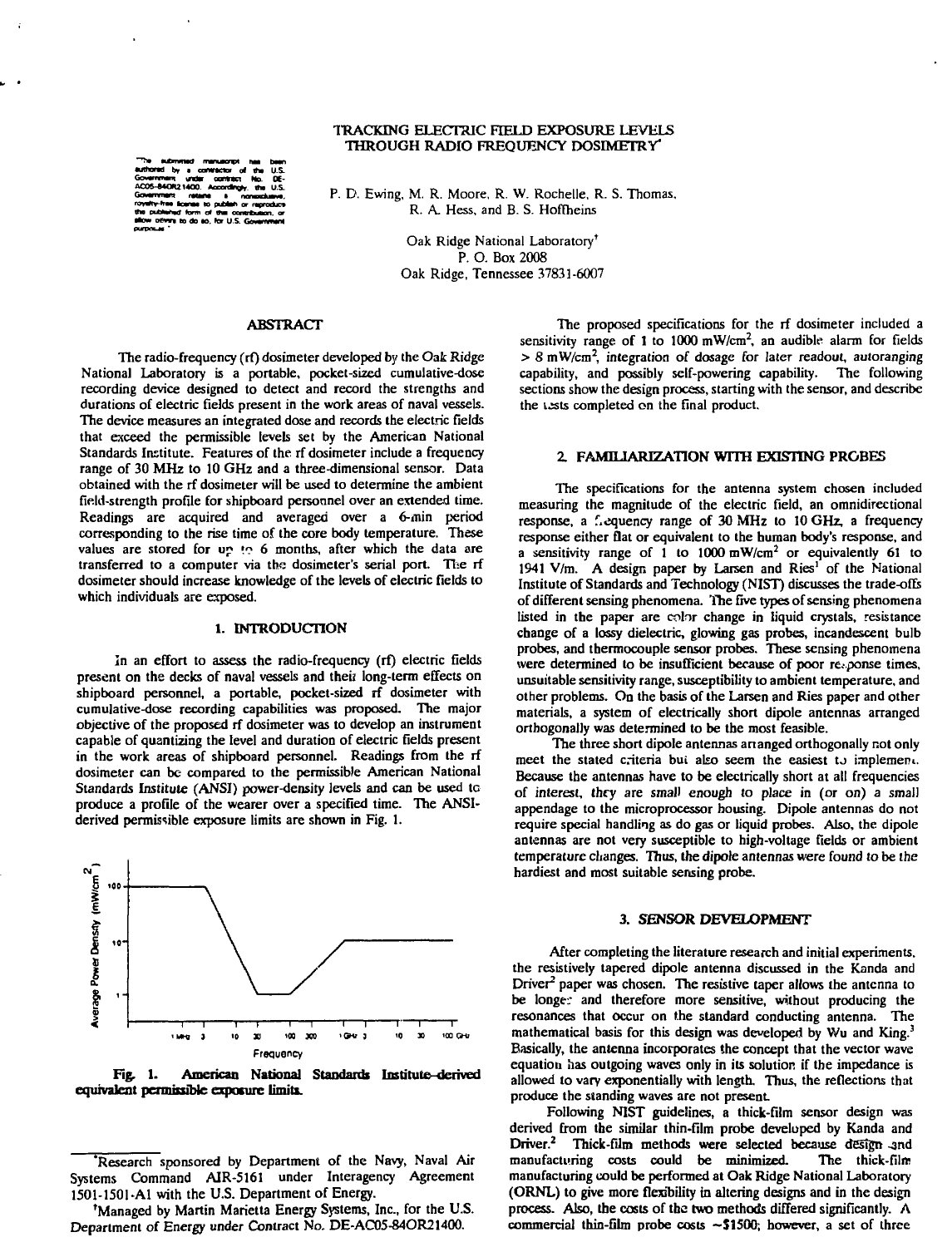dipole antennas could be fabricated at ORNL for <\$200 with the thick-film process. The size of the circuit elements and the type of thick-film materials were chosen to maximize sensitivity and maintain the required bandwidth while confining the probe to a small substrate area.

Two modifications had to be made to the original thin-film design.<sup>4</sup> First was the incorporation of twisted high-resistance leads. Because thick-film technique dictates wider spacing between the leads, the loop area becomes larger and can increase the inductance along the length of the leads. The resulting inductive coupling can be canceled by an effective twisting of the leads. With proper layout, this modification was accomplished rather easily with a single crossover layer. Second, the dipole antenna design requires a geometrically sharp tip. Given the small overall dimensions, larger variations could arise from the location of the pattern relative to the screen mesh. To minimize process sensitivity as well as enhance resistive tapering, a high-resistance strip 3 mm long was printed underneath the dipole tips.

Eight dipole antenna circuits were printed on a scored alumina substrate. The circuits were printed in four layers, which were fired individually. All four layers were printed by 325-mesh screen. The first layer was a gold/platinum conductor (DuPont 9885). which formed the pads for diode attachment between the dipole elements, external leads at the other end of the substrate, and short paths for the crossovers in the twisted high-resistance leads. The second layer was a dielectric (DuPont 9950), which insulated the crossover points m the twisted leads. The third layer was a  $10-k\Omega/sq$  resistor (DuPont 1 741). which formed the twisted high-resistance leads along the length of the substrate to the center of the dipole antenna. This layer also included two narrow strips at the lips of the dipole antenna to effectively increase the resistive tapering effect. The fourth layer was *L* 10-Q^sq resistor (DuPont 1711), which formed the actual dipole elements consisting of short, tapering triangles set at a 54.7° angle to the twisted leads. (This angle was calculated to allow the dipole antennas to be orthogonal to each other when three dipole planes are mounted 60° apart in a triangular tube.)

The fine-line resolution required by the antenna design was somewhat greater than normal thick-film capabilities, but for this development project a lower than average yield could be tolerated.<sup>5</sup> The small size of the circuit lines strained the limits of normal thick-film practice; however, with careful alignment of the screens a 75% yield was achieved during prototype productions.

The antenna fabrication was completed with the attachment of the surface mount components. A Schottky beam-lead diode (HP 5082-2837) was attached with conductive epoxy to the center of the dipole antenna. The original substrate was lengthened to accommodate leads to the recording circuitry by bonding (with clear epoxy) a short piece of alumina substrate to the end of the sensor opposite the dipole elements. A 0.47-uF ceramic capacitor was positioned between the external leads to integrate the signal over longer times and to reduce power consumption by decreasing the need to sample data frequently. Three identical dipole antennas were epoxied together to form a triangular tube, thus completing the geometry for orthogonal dipole antennas. The finished size of the triangular tube was 33 mm long by 10 mm high.

# **4. SYSTEM HARDWARE DEVELOPMENT**

The hardware for the rf dosimeter parallels in function the hardware for an electric field-strength meter. Early field-strength meters were analog, and only the instantaneous field strength was displayed on the meter. The advent of the microprocessor and its computational capability allowed the use of more sophisticated algorithms in processing the data measurements. With this new capability, it became possible to compute the average value of the intensity over a given time and to store only the average value at periodic intervals.The maximum frequency for operation of the **microprocessor :s 12 MHz. The minimum frequency, as stated in the Intel specifications, is 3.5 MHz. The operating frequency chosen was 3.579545 MHz. A ciystal of this frequency is common and**

commercially available because it is used in almost all computer keyboards as well as for the color subcarrier oscillator in television sets. It was desired that the computer operation be at the low end of the range because speed is not a factor. The power consumption is directly proportional to the frequency of operation; therefore, a fixed amount of energy is required to execute a fixed number of iastructions. It seemed desirable to have all three antennas sampled at nearly the same time so that the square root of the sum of the squares would represent the magnitude of the electric field, which required that the microprocessor be put into a powerdown mode immediately after sampling the three antennas to save battery energy. Recent updates in Intel's specifications indicate that the microprocessor can operate at <1 Hz in frequency. The microprocessor is essentially a static part

## 4.1 MICROPROCESSOR DESCRIPTION

Within the past two years, the Intel Corporation has produced a powerful complementary metal-oxide semiconductor (CMOS) microprocessor that combines both analog and digital functions on a single chip. The chip includes a 10-bit analog-to-digital (A/D) converter coupled with an eight-channel multiplexer on the input to the microprocessor. The microprocessor has a very powerful instruction set that includes multiplication and division instructions. It also has a built-in communications port for uploading and downloading data. And most important, it can be put into a powerdown mode when computations are no longer necessary, conserving the battery supply. The chip has a 256-word internal memory for temporary storage and for pointers to external memory. The instructions are 16-bit and can be stored in either a 16-bit word or 8-bit bytes. To hold down the chip count, the 8-bit mode of operation was chosen. This mode requires slightly more energy to execute some instructions but is well worth the penalty because only a single electrically programmable read-only memory (EPROM) program storage chip is needed. The EPROM is an 87C257 with the unique feature of not requiring the addresses from the microprocessor to be latched because latches are built internal to the chip. A latch is required for the random-access memory (RAM), so this feature is wasted for this implementation. Static RAMs will soon be available with this same feature, so no latch will be required in future designs, thus reducing the total integrated circuit (IC) chip count to three. Intel has announced that the 80C196 microprocessor will be available soon with either 8 Kbytes of EPROM or read-only memory (ROM). This feature would bring the total IC chip count down to two, further reducing the total pin count. A reduced pin count can lead to higher reliability, smaller circuit size, and lower fabrication cost.

## *42* **SYSTEM** ARCHITECTURE

The system block diagram is shown in Fig. 2. The sensor consists of three short dipole antennas connected directly to the multiplexed input of the A/D converter. Three internal registers accumulate the square of the field intensities (256 values) measured at periodic intervals by the three orthogonal antennas. At the end of a prescribed period (typically 2 min), the three registers are added together and the square root is taken. This value, which is the average magnitude of the electric field strength over the prescribed period, then is placed in RAM for storage and readout. The RAM chosen for this memory is a Toshiba TC5565APL-15L, an 8-Kbyte static RAM. This RAM allows the storage of 4096 sixteen-bit numbers. The circuit board is also wired for a 32-Kbyte chip such as the TC55256PL-15, which gives four times the memory capacity. This memory chip was not available when the memory was purchased.

The program is stored in a 32-Kbyte CMOS EPROM. The memory capacity of this chip is more than adequate for this task, leaving room for the addition of more sophisticated programs for self-testing and calibration. To change the program, the chip must be erased with an ultraviolet light source and electrically redefined in a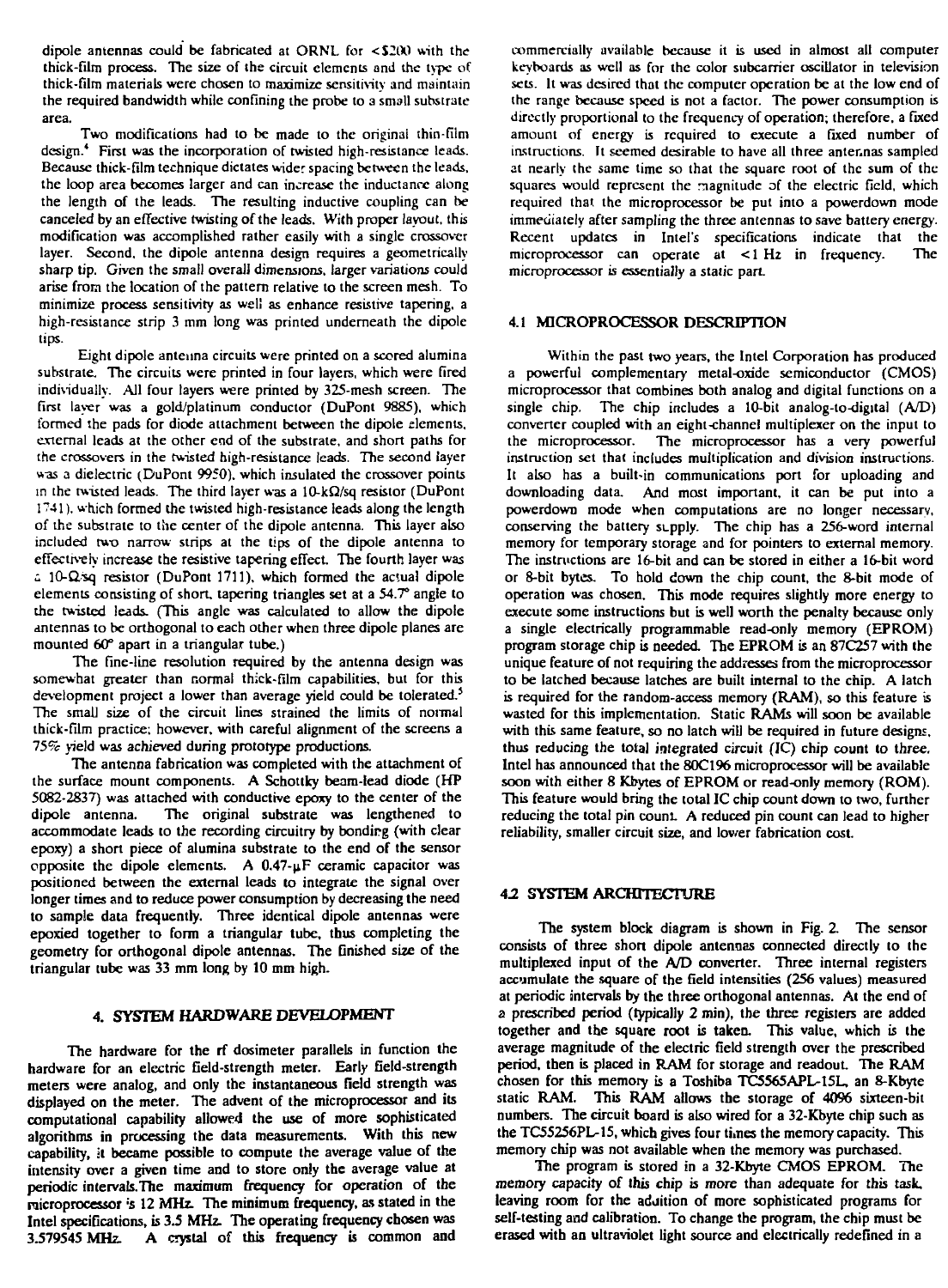**ANTENNA**



**Fig. 2. Block diagram of rf dosimeter.**

programmable read-only memory (PROM) burner. The new flash **EPROMs would be ideal for this application because they can be erased and programmed while they are connected in the circuit Several features necessary for this application are still unavailable in these new EPROMS.** An internal universal asynchronous An internal universal asynchronous **receiver/transmitter (UART) provides access to an external computer through the serial data link.**

### *43* **POWERDOWN CIRCUIT**

**The rf dosimeter features the powerdown circuit, which allows the unit to operate for extended periods without battery replacement The circuit is developed on the premise that the microprocessor can be inactive whiie rectification is taking place on the diodes at the center points of the dipole antennas. Even if the electric Geld on the antennas comes from a pulse-modulated signal, the direct current (dc) voltage on the antennas represents the average Geld on the antennas. The time constant for the discharge of the antennas is 1.38 s.**

### **4.4 POWER SUPPLY**

**The energy-to-weight ratio of the lithium battery is far greater than that of other available batteries, and the cost is reasonable. A typical battery with a capacity of 5000 mAh hss an energy-to-weight ratio of 144 Wh/lb. The new lithium batteries are no longer corrosive and thus are highly safe. They have a wide operating temperature range and a shelf life of 10 years. For these reasons, the lithium battery was selected to power the rf dosimeter; and a two-cell, 6-V model was chosen. This model has the advantage of wide distribution because it is used to power small portable computers. A disadvantage of the lithium battery is the relatively poor voltage regulation. The open-circuit voltage of the two-cell battery is 6.8 V. Because the microprocessor will be going into powerdown mode, the battery voltage will fluctuate between essentially no-load value and full-load value. The microprocessor operates between 4.5 and 5.5 V. Thus, a regulator had to be designed to prevent the no-load voltage from exceeding the supply specifications of the microprocessor. With two transistors, a zener diode, resistors and capacitors a small regulating circuit was built that consumed very little power during the power down periods. Input-voltage swings from 5 to 7 V will cause the output to change from 4.88 to 5.26 V, which is well within the microprocessor specifications.**

### **5. SOFTWARE DEVELOPMENT**

**The antenna system was designed to mate with a microprocessor, and the Intel 80C196 was chosen as the central**

processing unit (CPU) to be used during development. The necessary **software for receiving inputs from the antenna system and for processing and storing the data had to be developed. This software was written in 8096 assembly language and was ported to the CPU through an Allen Systems FX-97 prototyping board. The board was used to interconnect the CPU with extra memory storage, analog inputs, and a display unit for testing purposes. The display unit consisted of an inexpensive hand-held calculator to display the outputs and to bouse part of the circuitry.**

**The programming tasks included interfacing the CPU with the other components and processing the data. The normal operation of the rf dosimeter included sampling the A/D converters, calculating the magnitudes of the electric field strength, averaging these magnitudes over a 2-min period, storing the results, and sending outputs to the display. For testing purposes, the average was shortened to 2 s to increase the sampling rate.**

**Another important feature of the software was the capability to enable the powerdown mode. This capability included placing the CPU in a low-power operating mode that used only —10 uA of current and received a signal every 50 ms that restarted the normal operating sequence. A resistor-capacitor (RC) circuit was used to provide the restarting signal. Including this feature reduced power consumption by —97% over a given period. This method was chosen over the option of having the CPU turn on only when significant fields were present because this method yields a more predictable life span for the instrument**

# **5.1 CODE DEVELOPMENT**

**Because of ease of use, low cost, and the need for microprocessor specific commands, the Allen Systems 8097-based development system was chosen. The CA-96 cross-assembler for this computer uses an IBM-compatible personal computer (PC) as the host computer. The package consists of an integrated editor and an 8096 cross-assembler. The program is placed on the hard disk of the host PC. When the program runs, it displays a menu that allows the choice of editing, viewing the assembled program, printing the assembled program, or writing the assembled program to a file. The system monitor software is listed in the technical manual and offers good examples for help in writing subroutines. There are now 11 monitor command groups that can be sent to the single-board computer.**

**The software was written in steps. The first step was to check out the A/D converter integral to the microprocessor. Because neither the FX-97 nor the prototype rf dosimeter boards had any kind of readout, a small hand-held calculator was interfaced to the output port of the 8097. The digital readout on the calculator allowed the digital presentation of the analog input voltage into the A/D multiplexer. The initial presentation showed the binary (bin) number of the A/D converter from zero to 1023. Later, the program was modified to display the input voltage in four decimal digits.**

**Different prototypes were built, including a wire-wrapped version. The different prototypes aided in locating problems such as reset circuitry that was too slow and components that used too much power. Aiso, in the intermediate stages it was discovered that the Allen Systems assembler did not include the power down instruction, so the hexadecimal object code for the power down instruction was added to the code after compilation.**

#### *52* **PROGRAM OPERATION**

**During the initialization phase, RAM that has been storing the averaged readings is dumped to the serial RS-232 line. The communications program in the PC captures these readings for later evaluation. RAM stor. ng the values has the addresses beginning at location 8000H. Location CX in the internal register file is reserved as a pointer to the place in memory where the next piece of data will be written. Upon initialization this location is sent over the serial link to be displayed under the header. The value of the location tells the operator how much of the memory is filled. The value then is set**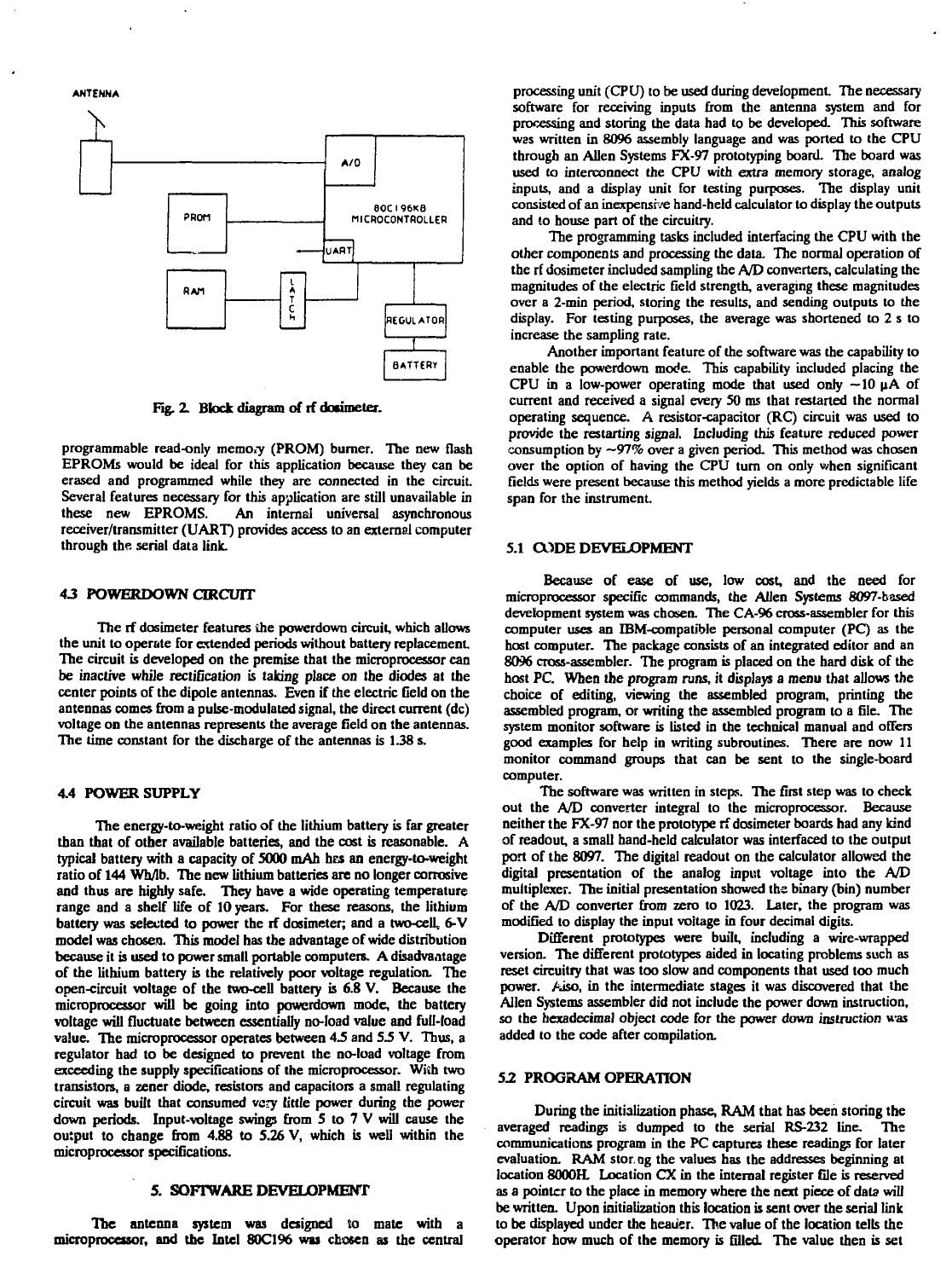back to the value 8000H, and the root mean square (RMS) values **stored in the memory are displayed. In the dump-memory routine after each word is read, this location is written over with OFH so that on start-up it is clear that the memory is set and ready to go.**

**Computing the square root of the sum of the squares is the only involved process in the program. The algorithm is rather lengthy but allows a faster processing time. The squared value is a 32-bit number; the square root is a 16-bit number. The squared value is shifted left until a carry is detected. The number of shifts is treated like a negative exponent. The number now has been converted into a floating-point number with a 32-bit magnitude and an 8-bit negative exponent. The next step is to figure the square root of the 32-bit magnitude. The algorithm chosen to accomplish this is to make a best guess of the square root, divide this guess into the magnitude, and then figure the average of the guess and the dividend. This algorithm converges quite rapidly. Five trials are allowed for convergence. The exponent is divided by 2 and used to convert the answer to an integer.** This number represents the square root of the sum of **3 x 256 squares.**

**At this point the answer is divided by the square root of the number of samples and multiplied by 5 to convert to millivolts. It then is stored in RAM. With storage capability for only 40% data points, the memory would fill up in 5 days. Most of the readings would be zero because exposure is not continuous. A form of coding was added to eliminate the recording of no-field conditions. The number of consecutive zero readings was stored in a temporary register. When a field strength appears above the threshold, FFFF is placed in the memoiy along with the number of zero readings. Because FFFF hex will not appear as a legitimate value, it indicates that the next location contains the number of zero values in a form of run-length encoding.**

**When a memory-readout reset occurs, the contents of the temporary register are displayed immediately following the display of the pointer to the last memory location used. If more data than it can hold are put in the memory, the software causes the microprocessor to go into the powerdown mod.: until it can be reset externally. The program returns to the beginning, where it dumps the memory through the readout unit.**

### *6.* **PACKAGING**

**The proposed specifications for the rf dosimeter called for an instrument approximately the size of a deck of playing cards. The case of the prototype rf dosimeter is 9.8 cm (3.875 in.) high, 6.4 cm (2.5 in.) wide, and 3.2 cm (1.25 in.) thick. Thus, the rf dosimeter is approximately the size of a deck of playing cards and can be equipped easily for transport by shipboard personnel. Figure 3 shows the assembled rf dosimeter.**

**Earlier developmental versions of the rf dosimeter were larger than the size called for in the proposal specifications, so several options were explored to reduce the size of the instrument The number of IC chips and discrete components was minimized, and the Intel 80C196KB microprocessor was used because it bouses both a CPU and A/D converters. The number of latches was reduced to one, and memory devices were chosen on the bases of their size and power consumption. Also chosen were IC sockets that already had filter capacitors connected between the power-supply voltage and ground. The circuitry of the rf dosimeter was divided between two printedcircuit boards that were stacked to reduce the instrument length. This alteration did not add significantly to the thickness of the casing, because accommodating the battery had already forced the instrument to be at least 2.5 cm (1 in.) thick. The selected battery was a two-cell** lithium battery connected in series to yield 6 V. Lithium was chosen **because of its high energy density, optimum energy per pound ratio, and availability in a convenient size and voltage output for the rf dosimeter application.**

**Other packaging considerations included attaching the dipole antenna system in a manner that would be mechanically secure and** reasonably compact. The final design included a cylindrical plastic **cover for the dipole antenna system, a metal support for the cover.**



**Fig. 3. Assembled if dosimeter.**

**and three feedthrough capacitors. Excluded, in an earlier design, the feedthrough capacitors were added to improve the shielding integrity of the case. The choice of feedthrough capacitors choice was based on their attenuation characteristics at frequencies above 1 GHz, threaded mounting mechanism, and overall size.**

**A 3.175-mm-thick (0.125-in.) aluminum case with a top-mounted lid was used to house the rf dosimeter. Along with the lithium battery, the two printed-circuit boards were stacked and mounted in the case on an insulator pad to provide support against vibrations. Small openings were drilled in the instrument case to accommodate the antenna system connection, by way of feedthrough capacitors, to the internal circuitry. The threaded feedthrough capacitors were used to attach the cover support to the case. The antenna system then was glued to the case, and the leads were soldered to the capacitors. The last step was to attach the plastic cover to its support with small plastic screws.**

**As indicated earlic, feedthrough capacitors were not originally used; instead a hole large enough to accommodate the antenna leads was drilled in the case. However, when the instrument was tested in the 10-GHz frequency range, it failed at power-density levels > 200 mW/cm<sup>2</sup> . Thus, feedthrough capacitors were used to reduce the susceptibility of the instrument at high frequencies. As an additional shielding measure, conductive aluminum tape was placed over the edge of the case to serve as a gasket for the lid interface.**

# **7. READOUT INTERFACE UNIT**

**The readout unit incorporates an interface between the serial output of the microprocessor and the serial input to an IBMcompatible PC. Within the unit are the interface chips to convert transistor-transistor logic (TTL) signals to RS-232 format The serial output from the microprocessor has logic levels between 0 and +5 V, which is converted to levels between +15 and -15 V by the 1489 integrated circuit Provision is made to convert the RS-232 signals**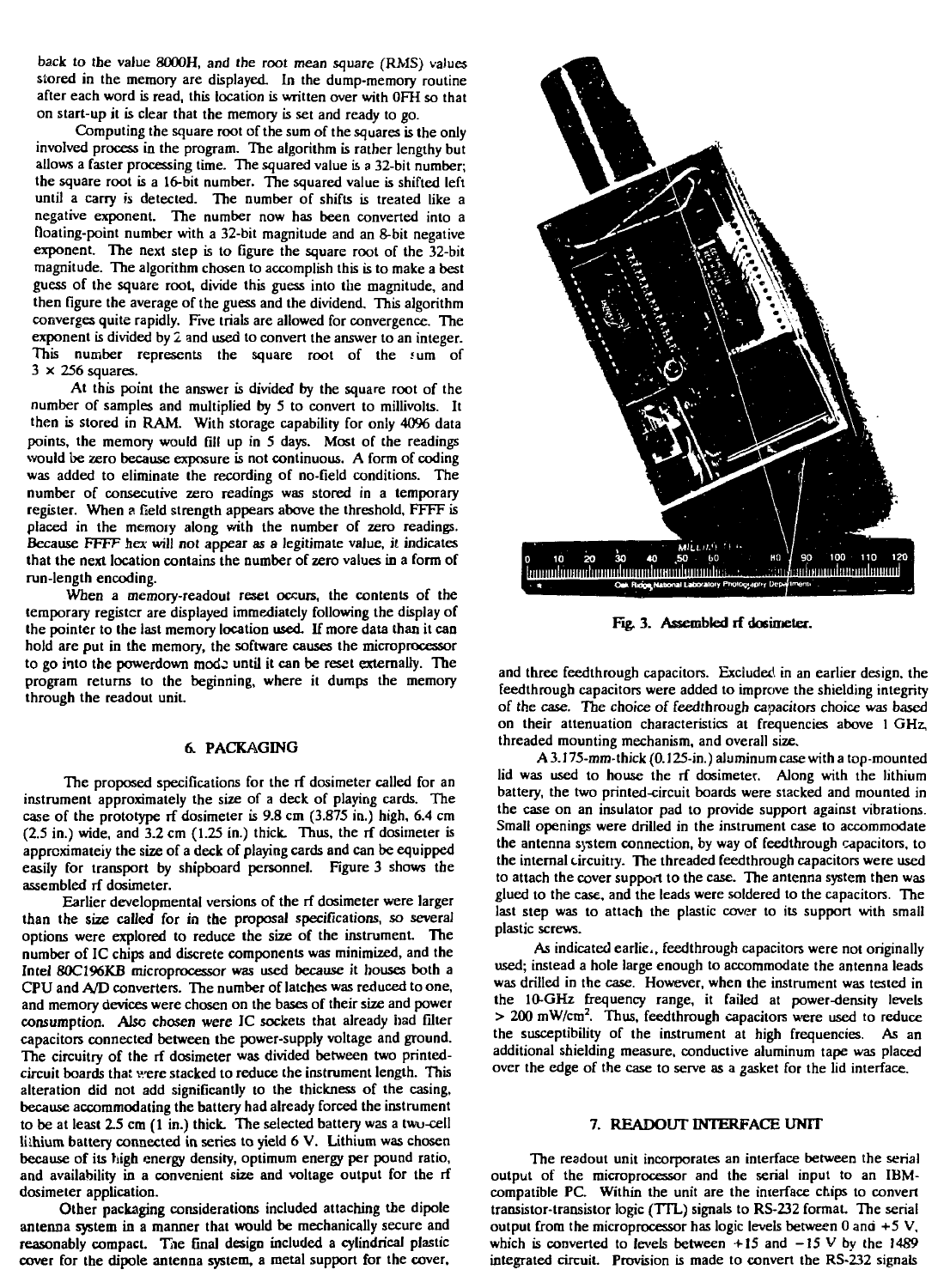**from the PC to the TTL levels of the microprocessor, but it was not necessary to implement this feature. At some point it could be practical to put a flash EPROM in place of the ultraviolet EPROM because EPROM can be programmed in its socket. A line was included that runs from the reset pin to a switch on the readout uniL This line allows the operator to reset the microprocessor, starting the process of dumping the** *memory* **of the rf dosimeter.**

# **TESTING AND EVALUATION**

### **TESTING**

**After completion of a prototype rf dosimeter unit enclosed in a shielded package, the unit was taken on two occasions for testing tc the Naval Surface Warfare Center (NSWC) in Dahlgren, Virginia. The facilities at NSWC include antennas and power generation systems that can provide relatively high-power fields over the frequency range of the instrument. These systems operate over a large ground plane that emulates the deck of a ship. These features made NSWC an appropriate testing ground for the rf dosimeter.**

**With the aid of on-site personnel, the rf dosimeter was tested for sensitivity and susceptibility. The power at each of the test frequencies was varied in 3 to 5 steps from an attenuated level to the maximum available power. In this manner, the instrument's sensitivity to low-power Gelds, as well as to high-power fields, was determined.**

# **a 2 EVALUATION**

**From the test results, the frequency response of the rf dosimeter (shown in Fig. 4) was derived. In general, the results showed that the instrument was sensitive enough to measure below the permissible levels given by the ANSI standard. The results also showed that the sensitivity decreased with increasing frequency as was desired to match the sensitivity of the human body.**

**Although the general results were good, some problems remain. First, the sensitivity vs frequency was not an exact representation of the sensitivity of the human body. Trie sensitivity of the instrument decreased at —20 dB/decade of frequency, while the decrease for the human body (as given by the ANSI permissible level curves) is — 10 dB/decadc Also during the firsi series of tests, the instrument** failed to function properly at combinations of i.igh power and **frequency. At frequencies near the upper limit of 10 GHz, the instrument failed at field strengths above 1000 V/m.**

**The sensitivity problem could possibly be corrected by altering** the impedance in parallel with the diode. The problem may b. **ignored if the instrument's sensitivity is considered accurate enough to determine whether harmful dosages are present in the work area because the instrument's main function is to give a long-term approximate history of the daily rf fields encountered by personnel.**

**The susceptibility problem was addressed with modifications lo** improve the shielding integrity of the rf dosimeter. The enclosure **housing was redesigned to incorporate feedthrough capacitors for** passing the antenna values through the enclosure surface to the **microprocessor. This and other minor improvements such as conductive contacts for the lid and better overlap of the case body and lid were also implemented. The results of these improvements were verified when the instrument was retested on a second trip io NSWC With these modifications in place, the rf dosimeter indicated no susceptibility problem.**

#### **9. CONCLUSIONS**

**The primary goals of the project were achieved. An instrument the size of a deck of playing cards was made with an "on" time of —125 days with unselected microprocessors. When the minimum powerdown current of the microprocessors is specified at purchase, the life of a single battery will be >1 year. The antenna can be fabricated fairly inexpensively and seems to meet the general**



**Fig. 4. Frequency response of rf dosimeter.**

**specifications. Now that the software and hardware have been developed, the rf dosimeter will make a good platform for future tests on the antenna characteristics. The 8-Kbyte static memory used may not have enough capacity for some measurements. If the unit is assigned to an individual and only a history of that individual's exposure to nonionizing radiation is desired, the smaller memory should be adequate. Installing a larger memory is simple because the printed-wiring boards were made to accommodate the larger chip. Experience must be gathered in the intended environment to size the** memory properly. The software was easy to develop because of the **powerful instruction set of the 80C196 microprocessor. Maintenance of the software should be fairly easy.**

**Several features in the original project specifications were set aside as the project proceeded. It was thought originally thai the instrument should have an audible alarm when a preset level of field strength was exceeded. This feature can be accomplished with minimum effort, but it was decided that the alarm might cause personnel to leave the area without performing their assigned functions, possibly jeopardizing a mission. Another goal was to develop a unit that would be powered by the electric Geld the instrument measures. Because the instrument has to be returned for readout, it was thought that it would be just as easy to replace the small battery at that time. Autoranging on the antenna inputs was not necessary, because the 10-bit A/D converter covers the full dynamic range.**

**The instrument was designed to record the average field strength during a 2-min period. To conserve memory, however, this period should be as long as possible. Six minutes is apparently the internal-temperature time constant of the human body. Three samples in the 6-min period would be a compromise between adequate sampling and memory conservation. Experience should dictate the proper recording time. The first units incorporated a recording time of less than 2 min so that the operational tests could be accelerated.**

**The readout of the memory has been very satisfactory. A program was written for Lotus 1-2-3 software to display a graphical time history of the readouts immediately after readout, giving the operator an instant view of exposure.**

**Three identical units have been built and tested. The test results showed that the instrument had adequate measurement sensitivity and could survive high-power fields. A group of units will be fabricated at low cost and placed in their intended environment to determine bow well they define the rf field-strength environment.**

#### **10. REFERENCES**

**1. E. B. Larsen and F. X. Ries, "Design and Calibration of the NBS Isotropic Electric-Field Monitor [EFM-5], 0.2 to 1000 MHz,"** *Net. Bur. Stand. (U.S.), Tech. Note* **1033 (March 1981).**